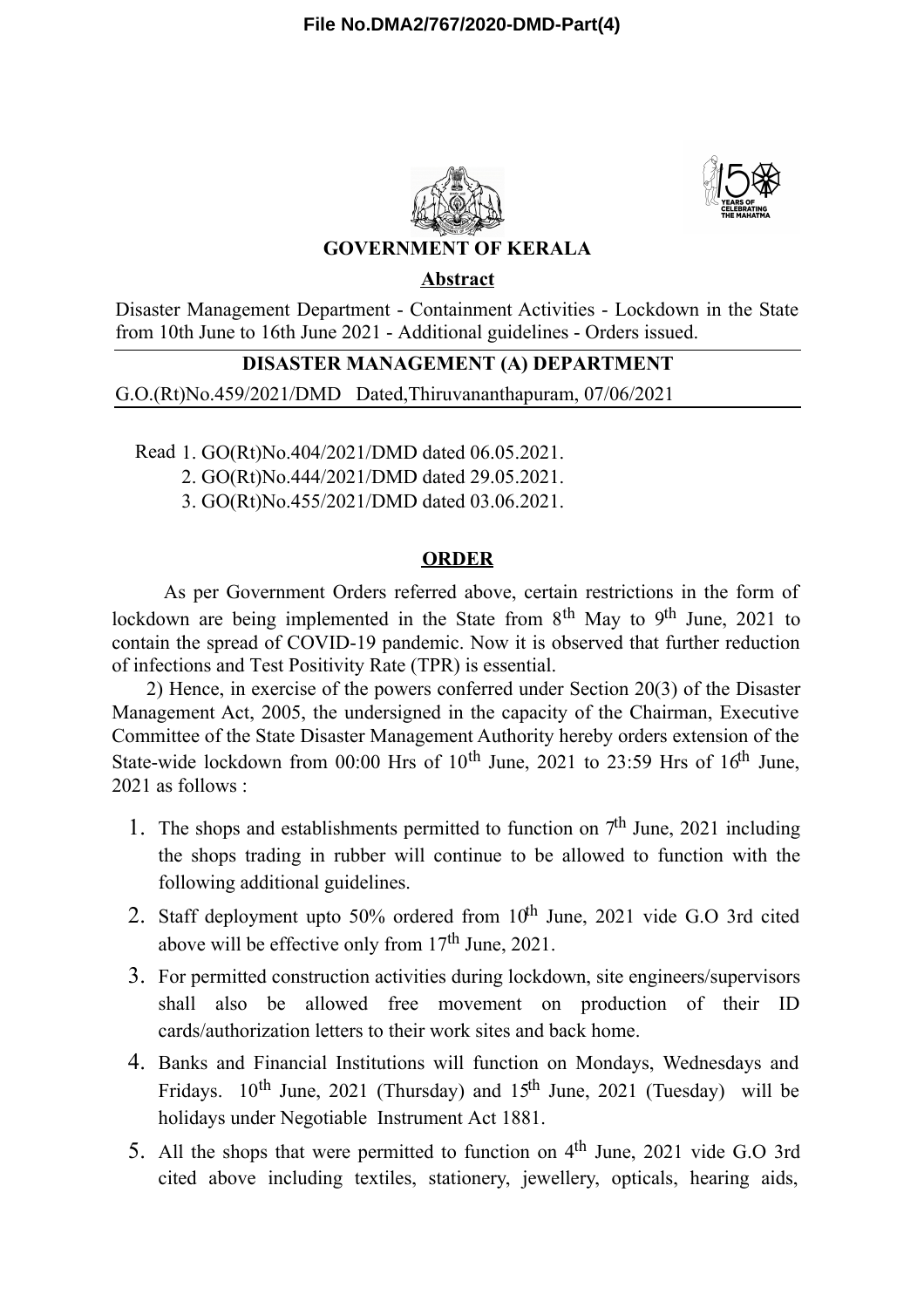women hygiene products, footwear, bookshops and repair shops will be allowed to function on Friday, 11<sup>th</sup> June, 2021 also from 7 AM to 7 PM. Vehicle showrooms will be permitted to open on  $11<sup>th</sup>$  June, 2021 from 7 AM to 2 PM only for essential maintenance of vehicles. Sale of vehicles shall not be allowed.

6. During the lockdown period, additional enhanced stringent restrictions will be imposed on  $12<sup>th</sup>$  and  $13<sup>th</sup>$  June, 2021 with only the permissible activities as shown in the annexure.

> (By order of the Governor) **Dr V P Joy Chief Secretary**

Additional Chief Secretary, Home & Vigilance Department Additional Chief Secretary, Revenue & DM Department Principal Secretary, Health & Family Welfare Dept. All Additional Chief Secretaries/ Principal Secretaries/ Secretaries All Heads of Departments including State Police Chief All District Collectors All District Police Chiefs Copy to: Private Secretary to Chief Minister Private Secretary to all Ministers Special Secretary to Chief Secretary Director, I&PRD/Web and New Media Office Copy/ Stock file

> Forwarded /By order Digitally signed by JAYACHANDRAN K P Date:Mon Jun 07 20:06:15 IST 2021  $Reses$   $S$  $C$  $S$  $D$  $D$  $D$  $S$  $C$  $E$  $D$  $C$  $E$  $D$  $C$  $F$  $T$

### **Annexure**

- 1. All State and Central Government Offices and their autonomous bodies, Corporations etc. dealing with emergency and essential services and COVID-19 containment and management duties shall be fully functional and officers/personnel of the same shall be allowed unrestricted movement.
- 2. All Industries/companies/organizations dealing with emergency and essential services and requiring operations 24x7 shall be permitted to operate. Movement of employees of such organizations shall be allowed on producing valid ID card issued by the respective organizations/institutions.